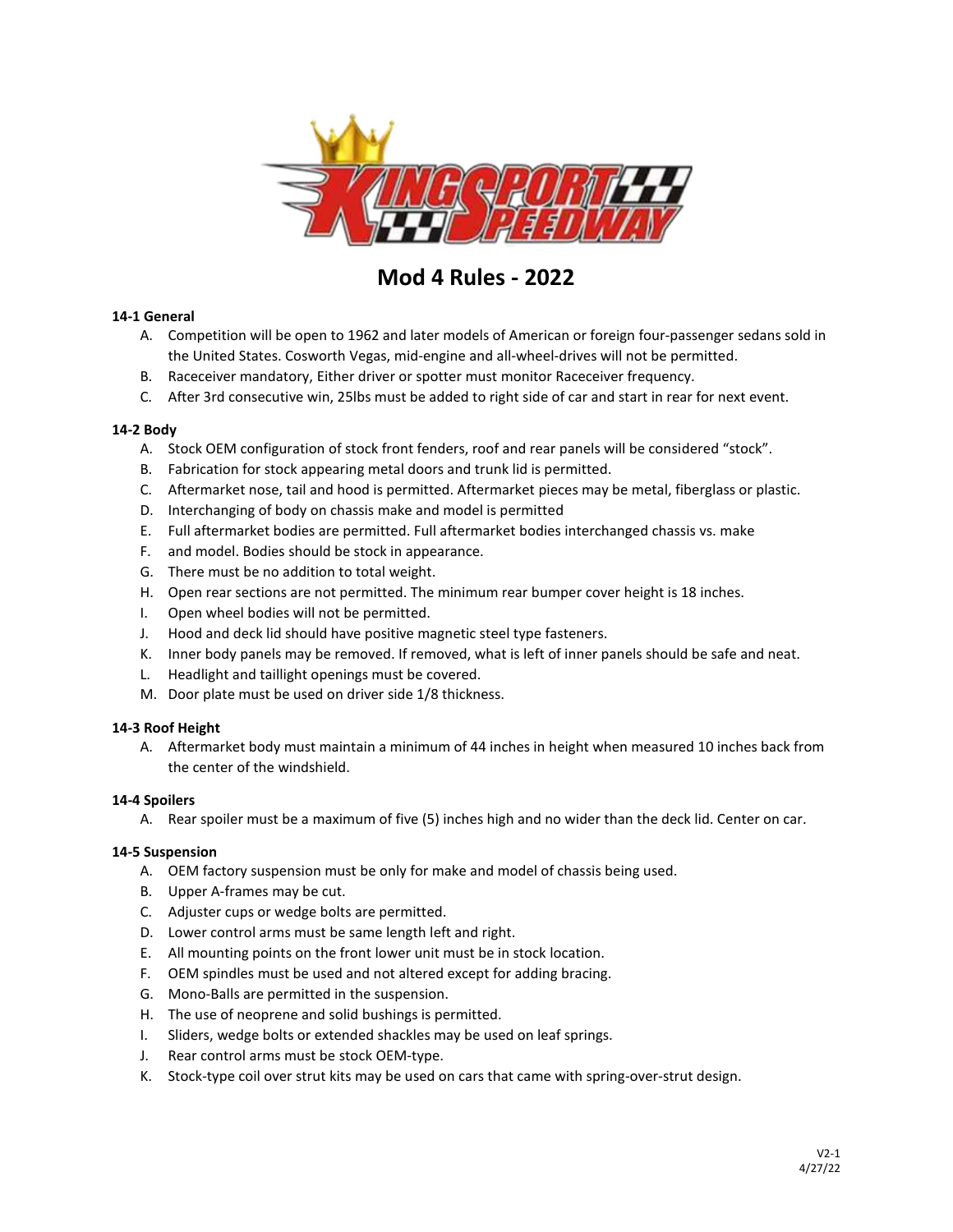#### **14‐6 Sway Bar and Steering**

- A. Any front anti‐sway bar mechanism allowed. Rear anti‐sway bars are not permitted.
- B. LMSC sway bars with arms are permitted. LMSC Sway bar 1 ¼ max permitted.
- C. Heim joints must be used on sway bar linkages. OEM steering rack and/or linkages must be used. OEM Ford rack and pinion on other makes is permitted. Using heim joints where steering rod end meets spindle steering arm for bump‐steer correction is permitted.

#### **14‐7 Firewall**

- A. Firewall is required and must fully shield the Driver from the engine compartment.
- B. Rear firewall may be stock or fabricated with no less than 24‐gauge steel and must separate driver from the fuel cell.

#### **14‐8 Floor Pan**

- A. Factory floor pan must extend from the front firewall to the rear firewall.
- B. Wheel wells and crush panels may be fabricated, but they must be metal if either is part of the front and/or rear firewall.
- C. The floor pan may be patched but can be no less than 24‐gauge steel. Floor pan may be minimally altered to accommodate exhaust systems extending thru the firewall. The exhaust must be boxed in so that fumes cannot enter driver compartment.

#### **14‐9 Chassis**

- A. Front and rear chassis may be connected with tubing that protrudes through the floor pan.
- B. Tubing may replace the rocker panels.
- C. All chassis to suspension control arm mounting points must be of OEM dimensions and relative heights, including front A‐arms, rear upper and lower trailing arms, steering rack and pan hard bar.
- D. Uni‐body design chassis may be tied together.
- E. Under‐slung rear chassis are not permitted.
- F. Original chassis rails must be intact from front cross member mounting to centerline of rear axle.
- G. Aftermarket tubing clip extensions must mount cross‐member, suspension parts and steering rack in OEM location and the majority of the front clip. Rear chassis rails must be present to measure relative to.
- H. The front cross member must be stock.
- I. Full tube chassis allowed with the option to add weight at Speedway's discretion. "
- J. Tubular chassis 2,300 lbs. with stock components. 2,400 lbs. with aftermarket.

## **14‐10 Wheelbase / Tread Width**

- A. Tread width must be the same on front and rear of car. Maximum of 64 inches.
- B. Any offset wheel. Wheel offset Front and rear must be the same on both sides. No side to side.
- C. 101‐inch wheelbase length maximum.

# **14‐11 Ground Clearance**

- A. Five 5-inches minimum clearance with driver checked at pinch‐point of chassis.
- B. Ride height will be checked down length of left side of car between the wheels.
- C. Minimum nose valence height is 4-inches.

#### **14‐12 Roll Cage**

A. Refer to NASCAR LMSC guidelines for minimum requirements.

#### **14‐13 Engine**

- B. OEM four‐cylinder engines only.
- C. Three (3), four (4), five (5) valve or double overhead cam engines are not permitted.
- D. Rotary engines are not permitted.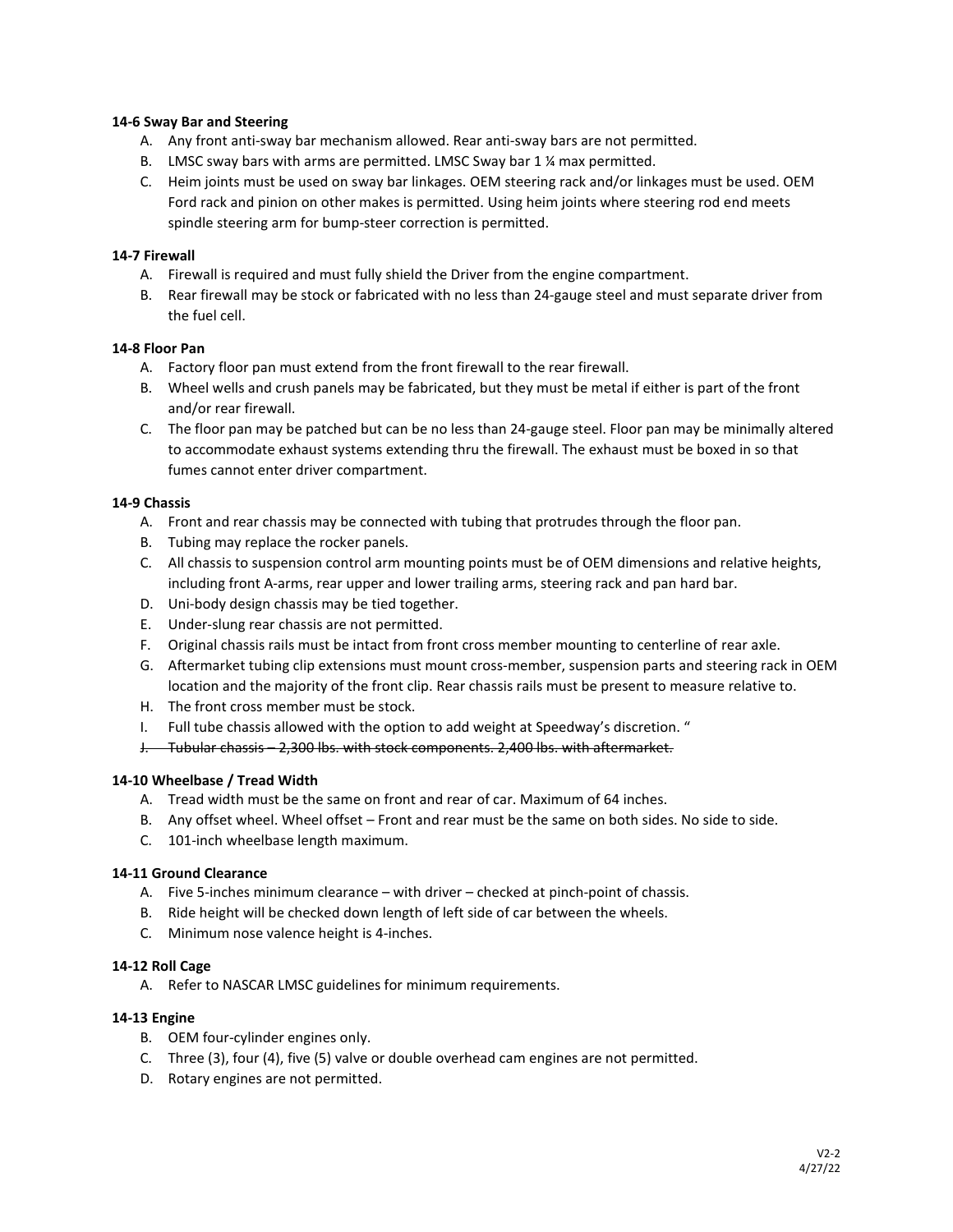- E. Cars may interchange with all gasoline engines and parts within same make under Speedway guidelines. (Dodge 2600cc engine is permitted.)
- F. 1lb per cc. 2500 max

## **14‐13.1. Block**

- A. Aftermarket blocks are not permitted.
- B. O-ringing of block to head is not permitted.
- C. Head gaskets must be used.
- D. Cylinder walls may be sleeved for repair.
- E. Excessive machining to fit parts from other models is not permitted.
- F. All parts within the block must be of the same make.

# **14‐13.2. Rod**

- A. Any magnetic steel aftermarket rod is permitted. Hollow rods are not permitted.
- B. Maximum rod length for Ford engine is 5.7.
- C. Toyota engines only may use H‐beam style rods.

# **14‐13.3 Crankshaft**

- A. Stock OEM crankshafts only. Aftermarket crankshafts are not permitted.
- B. Crankshafts may be polished between No. 5 main and No. 4 rod journal only for viewing of possible cracks, not for lightening. Lightening is only permitted to balance and by means of drilling. Crankshafts must not be ground.
- C. OEM stock stroke crankshafts. 0.015 variation from stock.
- D. May use later model 2.3‐liter Ford crankshafts in earlier model 2.3 blocks. No excessive machining to fit crankshaft to block.
- E. Crankshafts must match their relative bore size.

## **14‐13.4 Camshafts**

- A. Any single camshaft is permitted.
- B. Any solid or hydraulic lifter is permitted.
- C. Aftermarket or high performance cam pulleys are permitted.
- D. Stock ratio roller rocker arms permitted on GM engines only.

## **14‐13.5 Heads**

- A. Only manufacturer stock production heads with bolt to engine block being used. No excessive machining to fit head to the block.
- B. Aftermarket cylinder heads are not permitted.
- C. Esslinger aluminum stock‐type production heads are not permitted.
- D. Heads do not have to match the block, but all parts must be from the same make.
- E. Porting and polishing of head is not permitted.
- F. No blending of valve job with rotor tool to head casting.
- G. Bowl cuts will be in accordance with LMSC guidelines with no blending to port.
- H. Multi-angle valve job is permitted.

## **14‐13.6 Valves**

- A. Stainless steel valves, neck‐down valves, Ford millimeter stern size valves, and swirl polished valves are permitted.
- B. Valves will be 1.75 or 1.5. Oversized valves add 100 lbs. to minimum weight.
- C. Listed right side minimum weight remains at 1035 or 45%, whichever is greater. (Total weight 2400 lbs.)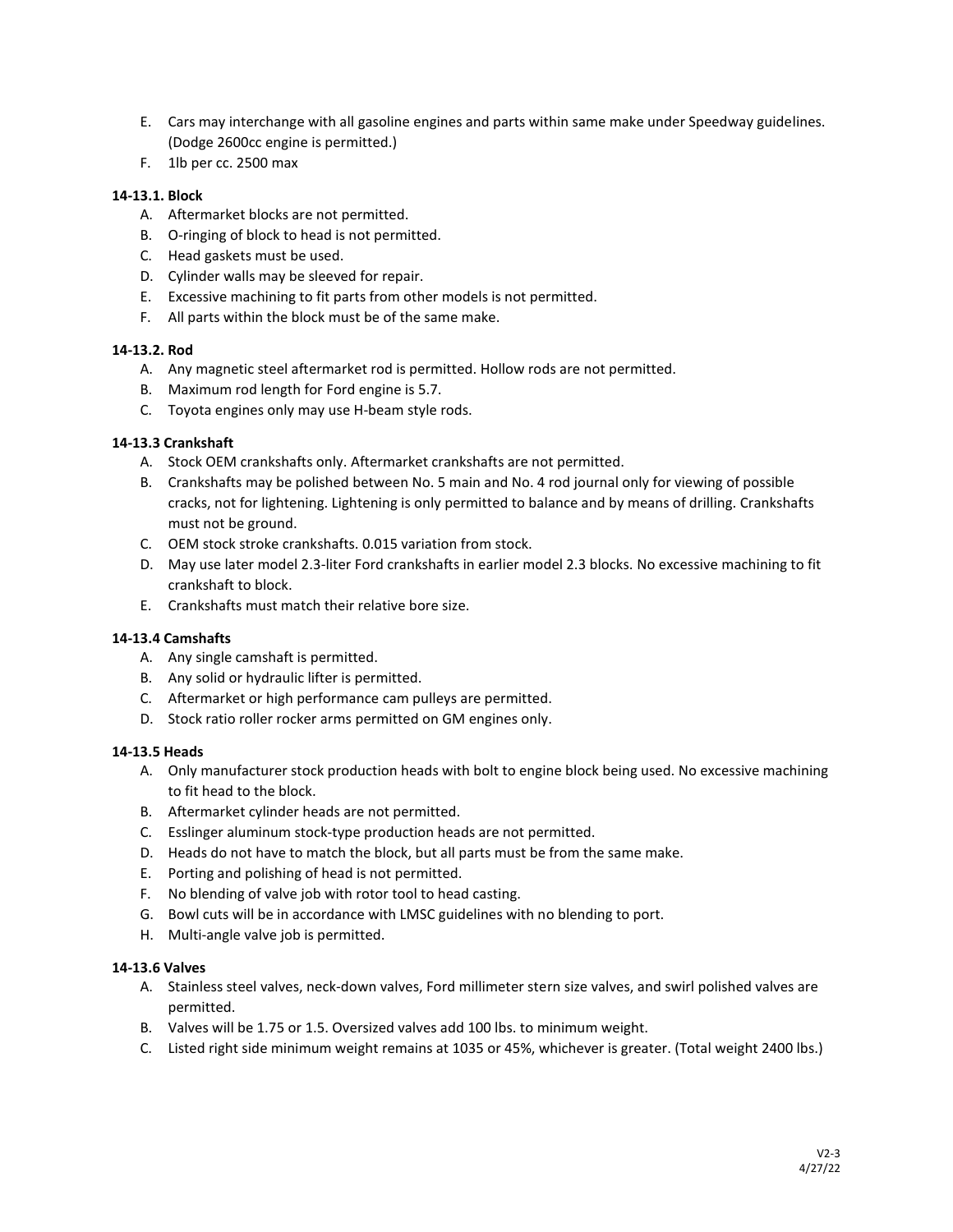#### **14‐13.7 Valve Springs**

- A. Any valve spring is permitted.
- B. Flat spring dampers are permitted as long as they are stock diameter.

#### **14‐13.8 Carburetor**

A. 350 CFM two-barrel Holly carburetors. Checked by LMSC rework guidelines. As defined: Carburetor main body, Reshaping, polishing, grinding or drilling of additional holes will not be permitted.The maximum size of the air bleed holes in the top of the carburetor body will be 0.080 inch for all (4) holes. Screw in air bleed jets will not be permitted in the 2300 main body. The choke horn may be removed, but all screw holes must be permanently sealed. Choke horn must not be removed. Carburetor Boosters: The booster type must not be changed. The Holley booster part number 45R‐107‐1, with the casting number 45R‐107 and part number 45R‐312R, with the casting number 45R‐312 are the only boosters that will be permitted. The Holley casting numbers must remain legible on the top of all booster stems. Size or shape must not be altered. Height and location of the boosters must remain as manufactured. All boosters must maintain a minimum outside diameter of 0.616 inch. The addition of material will not be permitted to the boosters with the exception of a small amount of epoxy that may be used to assist in securing the booster stem to the main body of the carburetor. Carburetor Venturi: The venturi area must not be removed. The casting ring must not be removed. The location of the venturi must remain as produced by the manufacturer. Alterations that, in the judgement of Track Officials, were made to allow additional air to be picked up below the opening of the venturi such as altered gaskets, base plates, and drilling holes into the carburetor will not be permitted. Carburetor Throttle Body (Base plate): The carburetor throttle body must be used as provided by the manufacturer. The positioning of the throttle bores in the carburetor throttle body must be the same as provided by the manufacturer. The throttle bores must be completely round. The throttle bores must be straight without taper from the top to bottom. The throttle bores must remain perpendicular to the top and bottom of the carburetor throttle body. The throttle body(base plate) must not be altered in shape or size. All vacuum holes must be threaded and plugged. Throttle Plates (butterflies): Stock throttle plates Stock throttle plates (butterflies) must not be thinned or tapered. Idle holes may be drilled in butterflies. Screw ends may be cut even with the shafts, but the screw heads must remain standard. Throttle Shafts: Shafts must remain stock and must not be thinned or cut in any manner. Carburetor Metering Blocks: Only Holley metering blocks for improved gasket seal will be permitted. The Holley metering block, part number 12323 (screw in emulsion bleed jets) will not be permitted in the Holley 2300, list number 7448. Accelerator Pump: The accelerator pump discharge nozzle must not be changed The retaining screw must not be drilled for a discharge passage. Power Valves and Floats: May be altered.

#### **14‐13.9 Spacer**

- A. A one piece or two (2) inch aluminum carburetor spacer(s) with maximum of two (2) in thickness may be installed between intake manifold and carburetor.
- B. Any hole design and blending in spacer is permitted no more than two (2) inches.

## **14‐13.10 Intakes**

- A. Stock and aftermarket intakes are permitted.
- B. Machine porting and polishing of stock intakes is permitted.
- C. Aftermarket intakes must remain as from manufacturer. Only machining to accept carburetor and spacer is allowed. Any gasket is permitted.

## **14‐13.11 Air Cleaner**

- A. Any round pleated paper air cleaner. Hats, ducts, o‐baffles are not permitted. Air cleaner must not protrude through the hood.
- B. Bottom of air cleaner cannot be above the choke horn.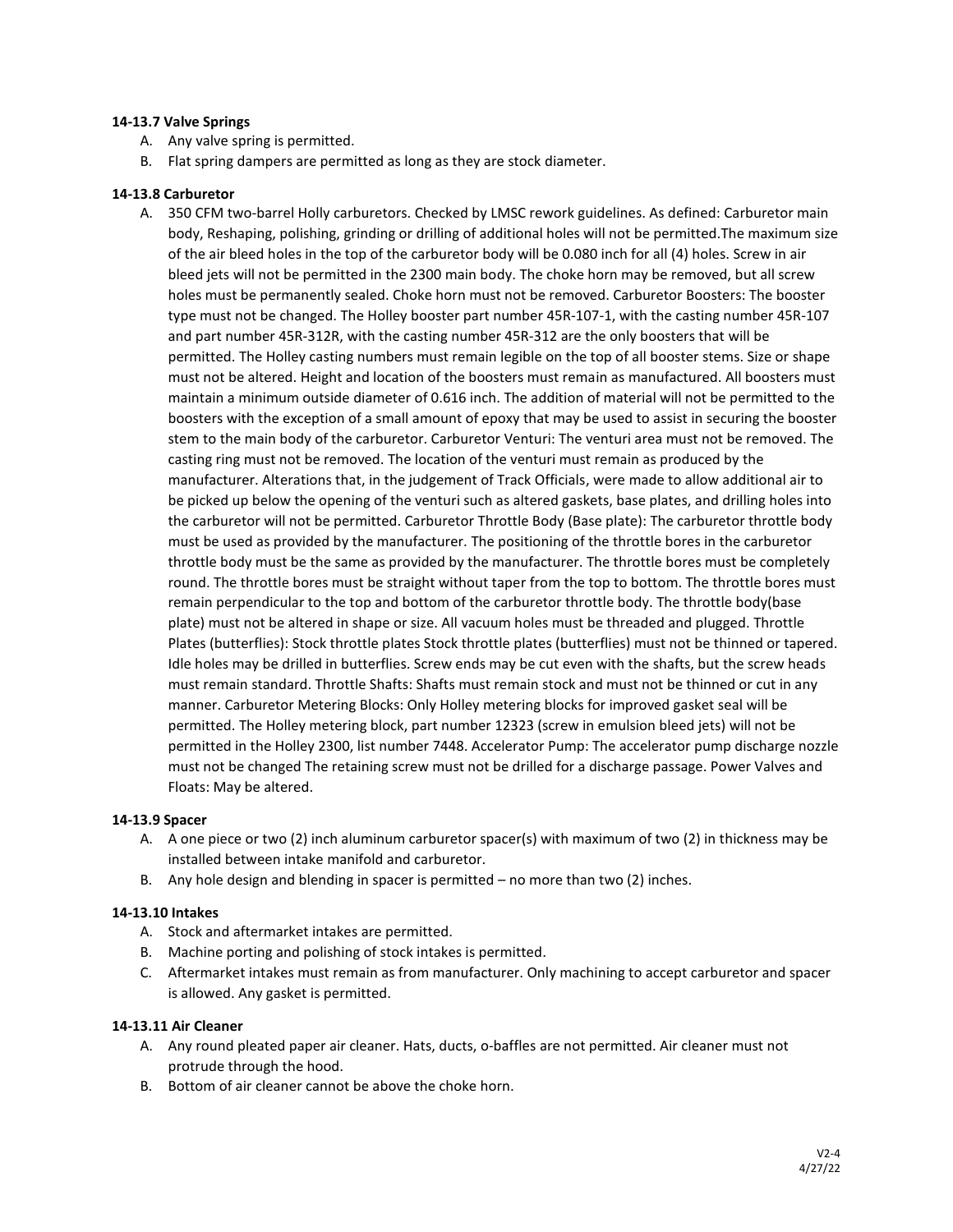#### **14‐13.12 Engine Cooling System (General)**

- A. Any water pump that is belt driven from crankshaft is permitted.
- B. Stock production radiators or aluminum racing radiator.
- C. Radiator overflow hose must exit to the right side of the windshield. Overflow hose cannot point towards ground.
- D. Toyota may reroute water line to intake.
- E. Stock‐type or electric fans are permitted. Stock type must have fan shroud over top of the fan.
- F. Aftermarket pulleys are permitted.

## **14‐13.13 Engine Lubrication**

- A. Lubrication system must be stock for block being used.
- B. OEM or aftermarket oil pans are permitted.
- C. Cranks, scrapers, or wipers are not permitted.
- D. Windage trays are permitted.
- E. Dry sump systems are not permitted.

## **14‐14 Exhaust System**

- A. Any stock or aftermarket exhaust is permitted.
- B. Exhaust system must have pipe which exits the right side of car.
- C. Header tape is only allowed to keep driver from getting burned, header tape is not allowed in the engine compartment.
- D. Crankcase to exhaust evacuation system is permitted.
- E. Exhaust cannot extend more than  $\frac{1}{2}$  inch from the body, and must exit from middle of door.

#### **14‐15 Battery**

- A. 12‐volt battery must be used.
- B. Battery must be installed in an enclosed box complete with cover if inside the drivers compartment, located behind the Driver's seat. Battery box must be mounted inside the frame rails and cannot extend below the bottom of the frame rails.

## **14‐16 Engine / Electrical Systems (General)**

A. Cars may have an MSD ignition system. MSD must be mounted on the right side of the dash with the chip insert side to the inside or top of the car. If there is not a full dash, still mount MSD in specified location.

## **14‐17 Clutch Assembly / Flywheel**

- A. Stock‐type clutch disc and pressure plate only. Must be a minimum of 8.5‐inch diameter disc.
- B. Aftermarket discs are permitted, must be of OEM pressure plate and match block being used.
- C. Flywheel, clutch and pressure plate must weigh a combined weight of 19 pounds. Flywheel must be at least eight (8) of the 19 pounds.
- D. Aftermarket aluminum flywheels are permitted. Must be stock diameter for block being used.

## **14‐17.1 Bell Housing**

- A. A blow‐proof bell housing is recommended.
- B. Must have some type of shield (beltline, scatter shield, etc.).

## **14‐18 Transmission**

- A. Must use standard OEM three (3), four (4) or five (5) speed manual transmission with all gears in working order.
- B. Automatic transmissions are permitted.